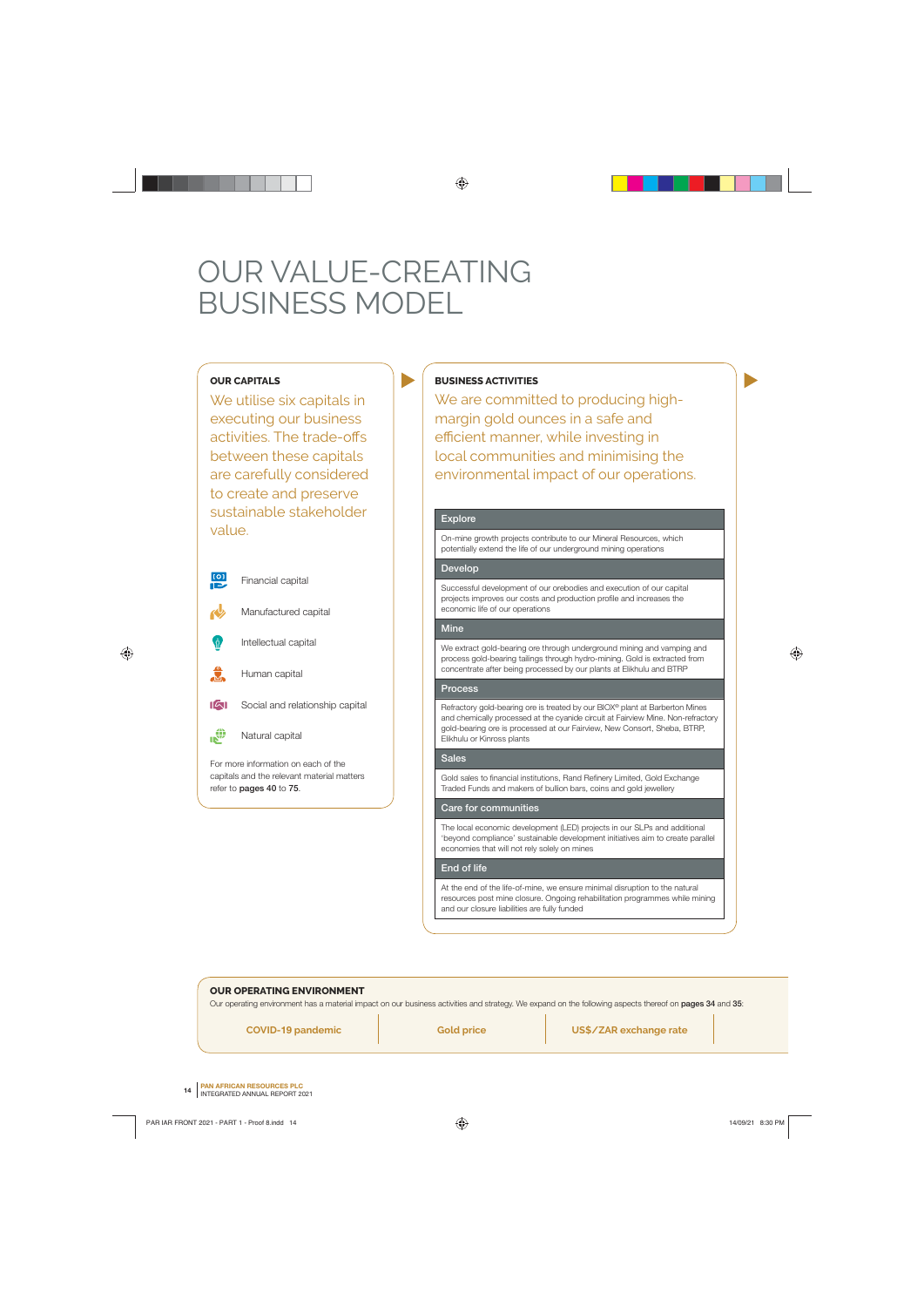

**Fragile South African economy | Organised crime and corruption | Activism, special interest groups and regulatory uncertainty**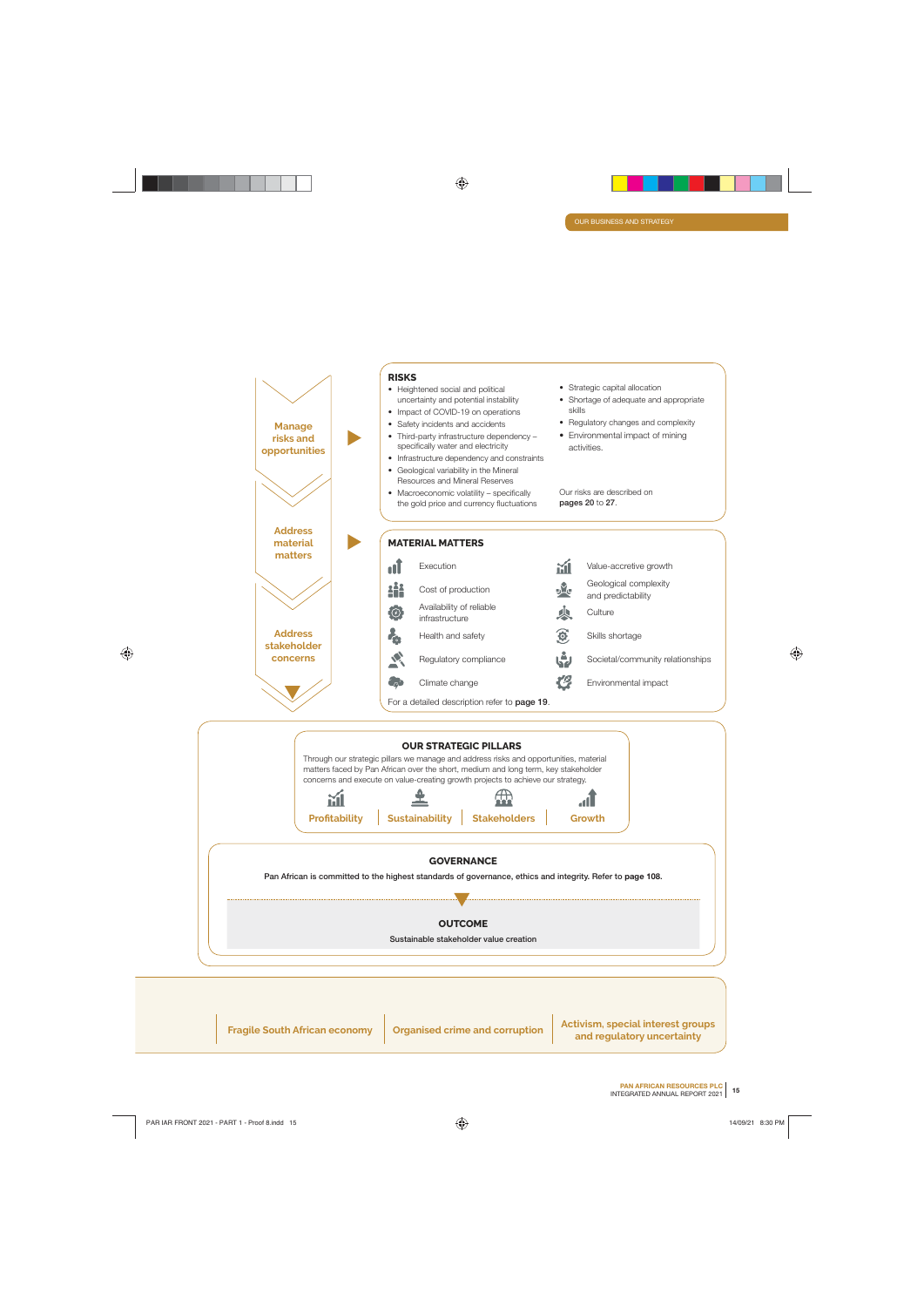# OUR VALUE-CREATING BUSINESS MODEL continued

|                                                                                                                | [[O]<br><b>FINANCIAL CAPITAL</b>                                                                                                                                                                                                                                       | <b>MANUFACTURED CAPITAL</b>                                                                                                                                                                                                                                                                                                                                                                                            | ÿ<br><b>INTELLECTUAL CAPITAL</b>                                                                                                                                                                                                                                                                                                                                                   |
|----------------------------------------------------------------------------------------------------------------|------------------------------------------------------------------------------------------------------------------------------------------------------------------------------------------------------------------------------------------------------------------------|------------------------------------------------------------------------------------------------------------------------------------------------------------------------------------------------------------------------------------------------------------------------------------------------------------------------------------------------------------------------------------------------------------------------|------------------------------------------------------------------------------------------------------------------------------------------------------------------------------------------------------------------------------------------------------------------------------------------------------------------------------------------------------------------------------------|
| Our capital resources<br><b>NPUTS</b>                                                                          | Shareholder equity<br>US\$283.6 million<br>(2020: US\$183.6 million)<br><b>Available debt facilities</b><br>Revolving credit<br>US\$32.2 million<br>(2020: US\$nil)<br>General banking<br>US\$9.8 million<br>(2020: US\$8.1 million)                                   | <b>Mineral Resources</b><br>39.2Moz gold<br>(2020: 37.6Moz)<br><b>Mineral Reserves</b><br>10.8Moz gold<br>(2020: 10.9Moz)<br>Investment in infrastructure<br>US\$44.4 million<br>(2020: US\$34.6 million)<br>Mining depreciation and<br>amortisation<br>US\$32.1 million<br>(2020: US\$21.5 million)                                                                                                                   | • Mining and prospecting rights<br>• Technical know-how<br>• Key personnel for managing the<br>complex processes<br>• Management and the board's<br>combined expertise<br>• Expansion and integration of<br>technologies at our operations<br>• Evaluating external opportunities to<br>grow reserves and producing assets<br>• Increasing our investor outreach to<br>new markets |
| <b>OUTCOMES</b><br>What we<br>ultimately wish<br>to achieve                                                    | • Managing operational costs<br>• Achieving production targets and<br>optimising performance<br>• Stability of our mining operations<br>• Meeting the expectations of our<br>stakeholders                                                                              | • Safety performance<br>Cost-effectiveness<br>• Moving pipeline of projects up the<br>value curve<br>• Freeing up land for rehabilitation                                                                                                                                                                                                                                                                              | • Competitive advantage<br>• Efficient extraction of gold<br>from ore<br>• Increased production portfolio<br>• Improved valuation and widening our<br>shareholder base                                                                                                                                                                                                             |
| operations and the value created<br>stakeholders<br><b>UTPUTS</b><br>for our :<br>O<br>Results of our business | <b>Revenue</b><br>US\$368.9 million<br>(2020: US\$274.1 million)<br><b>Profit after taxation</b><br>US\$74.7 million<br>(2020: US\$44.3 million)<br><b>Cash from operating activities</b><br>US\$82.2 million<br>(2020: US\$53.8 million)                              | <b>Gold produced</b><br>201,777oz<br>(2020: 179,457oz) per annum<br><b>AISC</b><br><b>US\$1,261/oz</b><br>(2020: US\$1,147/oz)<br>Tonnes milled and processed<br>14,761,344t<br>(2020: 14,728,762t)<br>Life-of-mine in years<br><b>Barberton Mines</b><br>BTRP <sup>1</sup><br>3<br>20<br>(2020: 20)<br>(2020:6)<br><b>Evander Mines'</b><br>underground<br>Elikhulu<br>operations<br>12<br>5<br>(2020:12)<br>(2020:3) | • Maximised resource utilisation<br>• Increased annual production ounces<br>to improve ratings<br>• Effective and efficient technology at<br>Elikhulu<br>• More international marketing<br>opportunities                                                                                                                                                                           |
| TRADE-OFFS<br><b>MADE</b>                                                                                      | We have no control over the US\$ gold<br>price or the US\$/ZAR exchange rate. We<br>mitigate their potentially adverse impacts<br>through strict cost management,<br>strategic currency and commodity price<br>hedging and disciplined financial capital<br>management | Ongoing investment in our mining assets<br>for long-term sustainability:<br>• 8 Shaft pillar project reached<br>commercial production<br>• Feasibility study on Egoli project<br>Commenced construction of a solar<br>photovoltaic renewable energy plant<br>at Evander Mines                                                                                                                                          | • Investing in technology and processes<br>• Growing tailings processing expertise                                                                                                                                                                                                                                                                                                 |

 $^{\rm 1}$  The life of BTRP decreased from six years to three years due to mining depletions, a decrease in the recoveries achieved at the operation, as well as bringing forward processing of feedstock to maintain current production levels.